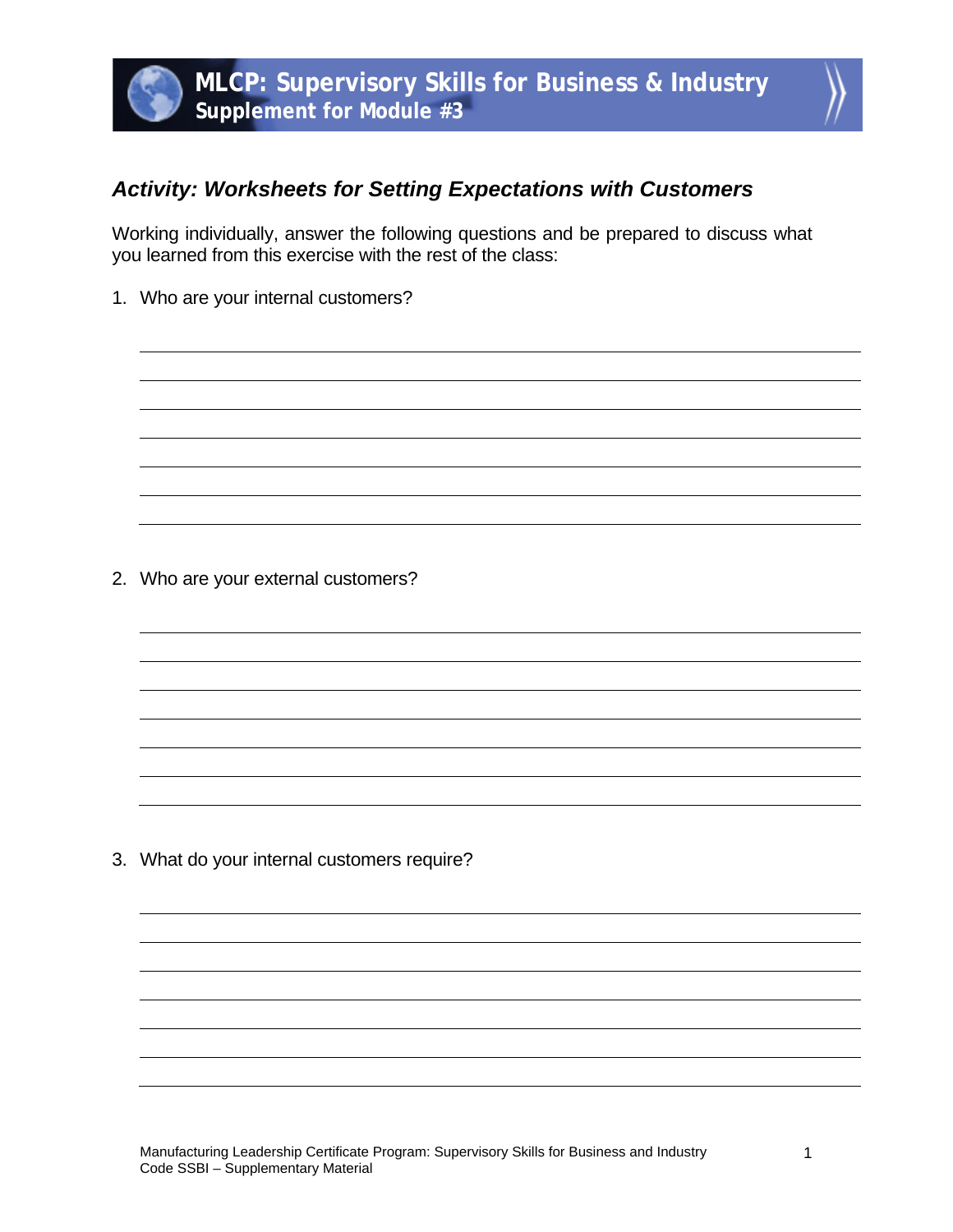

4. How do you measure internal customer satisfaction?

5. What do your external customers require?

6. How do you measure external customer satisfaction?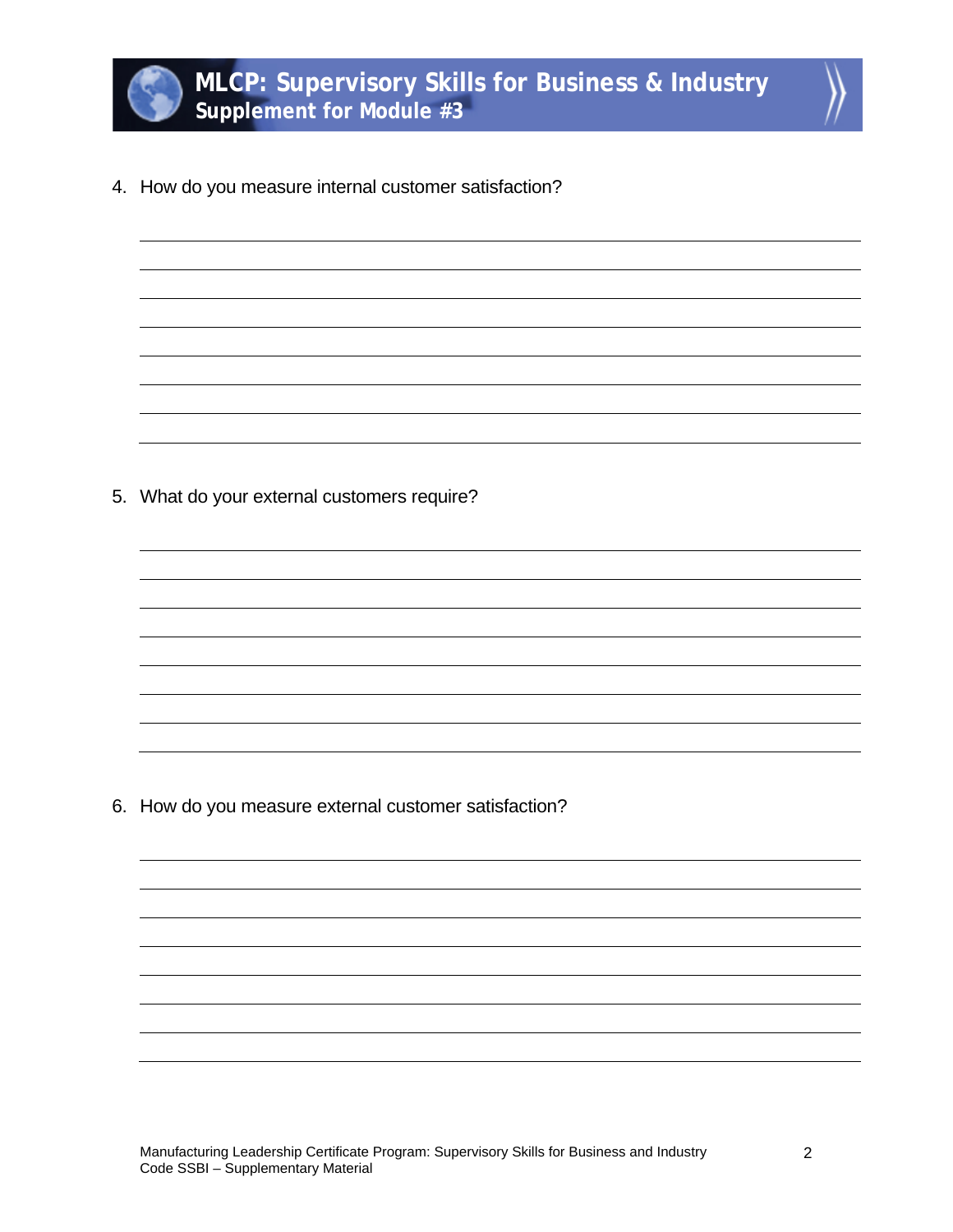

7. Who are your internal suppliers?

8. As a customer, what are your requirements?

9. What kind of agreements have you secured from your supplier(s) about these requirements?